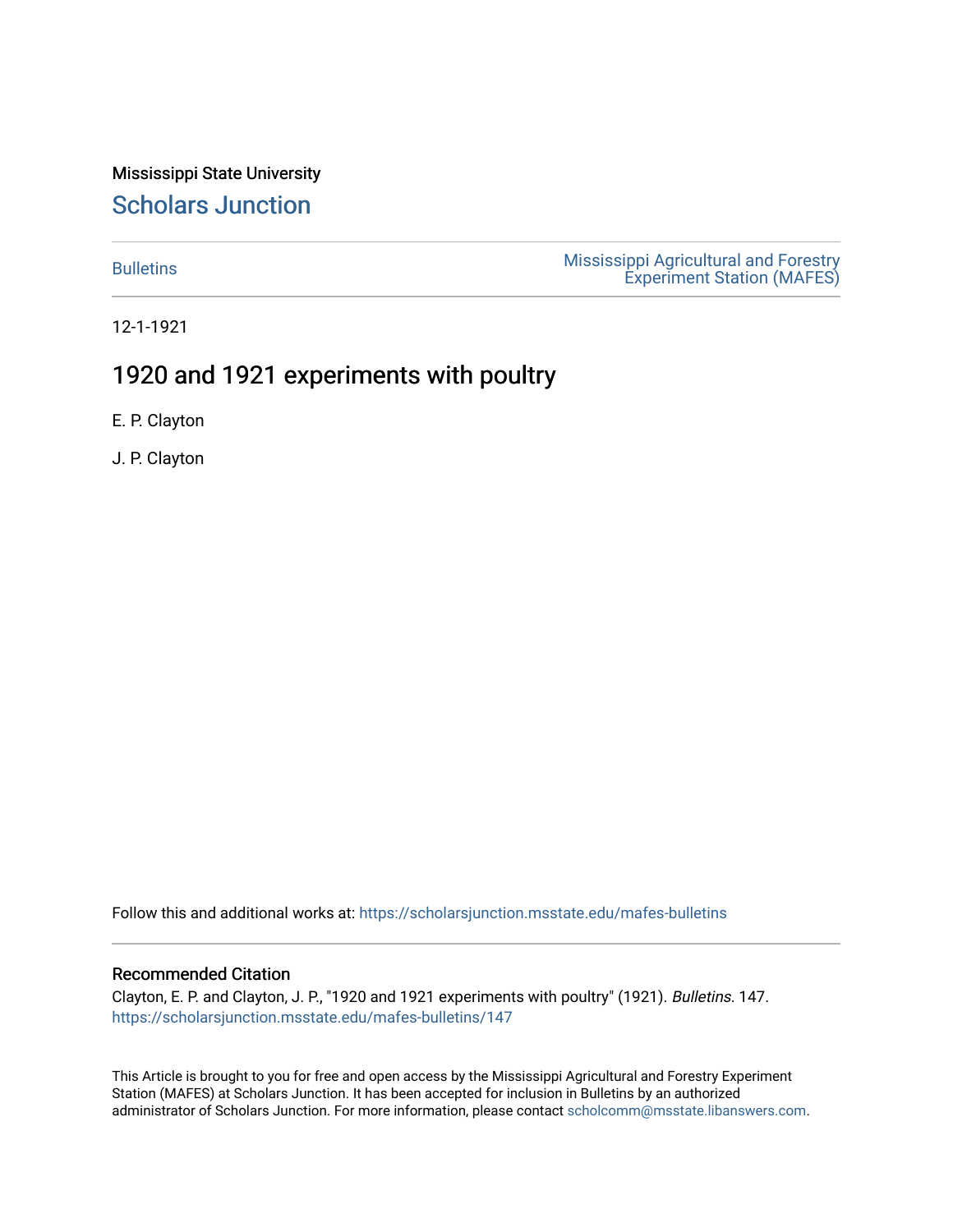MISSISSIPPI AGRICULTURAL EXPERIMENT STATION

# 1920 and 1921 Experiments With Poultry.

By E. P. CLAYTON and J. P. CLAYTON



BABY CHICKS

Agricultural College, Mississippi J. R. Ricks, Director.

The Torgerson Press, Jaxon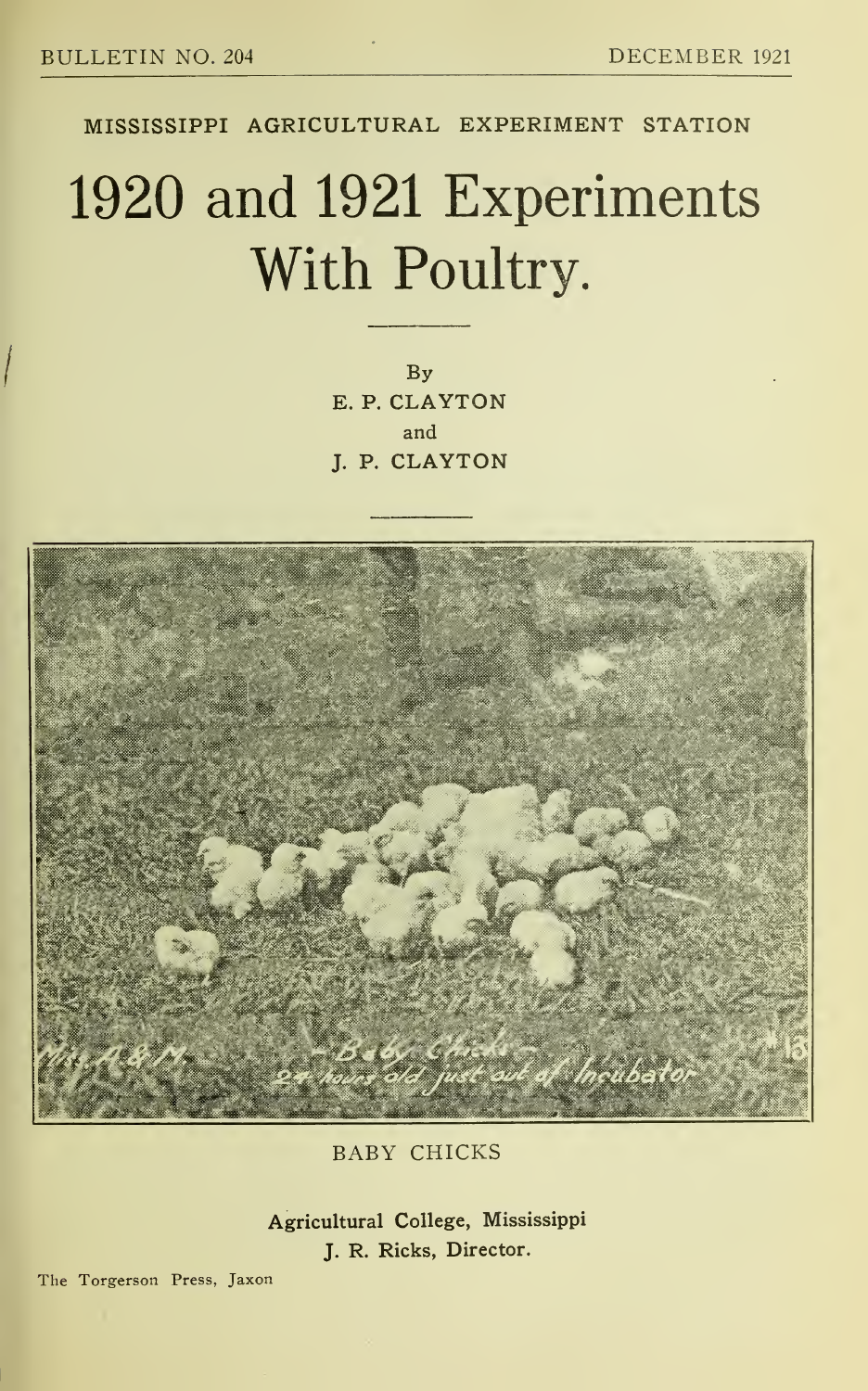#### Some Outstanding Features in this Bulletin.

- 1. Leghorns are more profitable egg producers than the general purpose breeds.
- 2. Hens will not lay well without some form of protein. Milk is the best form of protein to feed to laying hens and growing stock.
- 3. It is more profitable to feed the surplus milk to chickens than to pigs.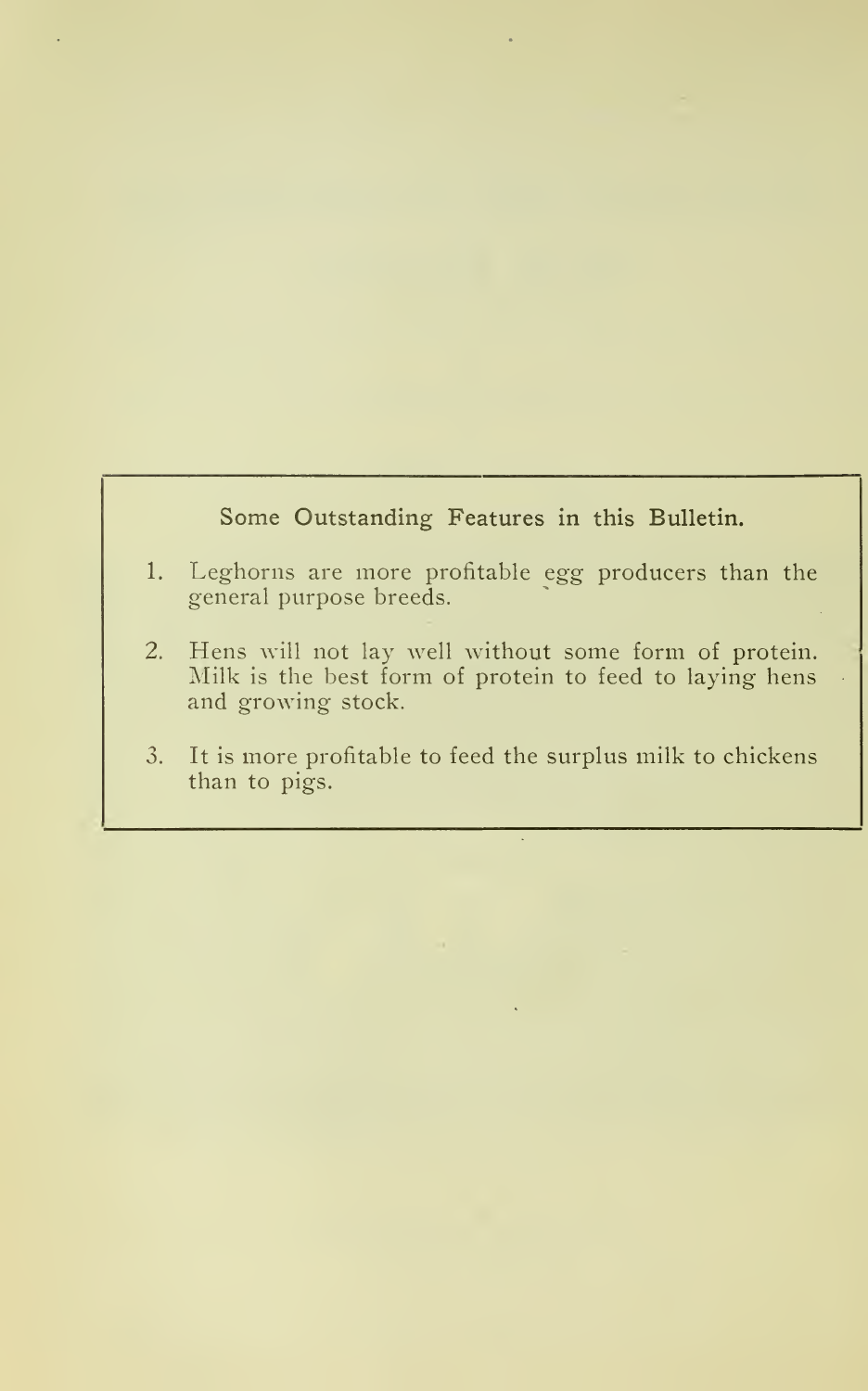## 1920 and 1921 Experiments with Poultry

By E. P. CLAYTON

and

J. P. CLAYTON

Many people are unaware of the profits and losses made on <sup>a</sup> single fowl or a group of fowls due to not keeping accurate records. This department has endeavored to put clearly before the people just what to expect from a flock of fowls and has for the past two years conducted an experiment with four breeds to determine which would produce the most profits under ordinary conditions from egg production alone.

In this experiment we have not credited the fowls with any breeding stock or eggs sold. The only credits they have received have been the market value of the eggs laid. The average market price for 1920 was around <sup>41</sup> cents and for 1921 around 38 cents, showing a difference of about <sup>3</sup> cents for the year. The basis upon which we worked was the prevailing market prices each month.

The first year of this experiment was conducted under abnormal prices, feed being higher than for many years before. Eggs were also higher than ever before so the results obtained will hold true even under normal prices. The second year found both feed and eggs declining toward normal, feed dropping more in comparison than did eggs. A close study of tables No <sup>1</sup> and 2 will show several interesting things.

| <b>Breeds</b>                     | ŏ<br>S<br>en<br>$\bullet$<br>Ó<br>ză | l'otal feed<br>consumed<br>$\vdash$ $\breve{\circ}$ | ð<br><b>b</b> est<br>Lē | doz.<br>$oc_{\overline{c}}$<br>$\frac{1}{1}a$<br>囗 | S<br>egg<br>ue<br>$\overline{a}$<br>> ö | eggs<br>.08t<br>ಸ | Ξ<br>d<br>$n -$<br>${\rm Eg}{\rm g}$<br>per | en<br>ستر<br>eed<br>per<br>匹 | en<br>$0$ st<br>۳<br>Ā | h<br>ro<br>per<br>д |
|-----------------------------------|--------------------------------------|-----------------------------------------------------|-------------------------|----------------------------------------------------|-----------------------------------------|-------------------|---------------------------------------------|------------------------------|------------------------|---------------------|
| Rhode I.<br>$Reds$ <sub>---</sub> | 140                                  | $10,038$ tb                                         | \$414.47                | 1396                                               | 582.00<br>1\$                           | 30 <sub>c</sub>   | 112.5                                       | 72 <sub>1b</sub>             | \$2.96                 | \$1.20              |
| White<br>Leghorns_                | 47                                   | $3,231$ tb                                          | \$137.21                | 614                                                | 243.50<br>$\sqrt{3}$                    | 22c               | 157                                         | 69 <sub>th</sub>             | \$2.92                 | \$2.26              |
| <b>Brown</b><br>Leghorns          | 66                                   | 3,988 <sub>lb</sub>                                 | \$161.81                | 694                                                | 283.35<br>1\$                           | 23c               | 126                                         | 60 <sub>th</sub>             | \$2.45                 | \$1.84              |
| Barred<br>Ρ.<br>Rock_             | 39                                   | $2.952$ tb                                          | \$121.26                | 347                                                | 132.24<br>$\sqrt{3}$                    | 35c               | 107                                         | 76 <sup>th</sup>             | \$3.10                 | \$0.29              |
| Totals                            | 292                                  | 20,209                                              | \$834.75                | 3051                                               | \$1,241.09                              | 27c               | 126                                         | 69 <sub>th</sub>             | \$2.85                 | \$1.40              |

1920—TABLE NO. 1—SHOWING PRODUCTION, COST AND PROFTS.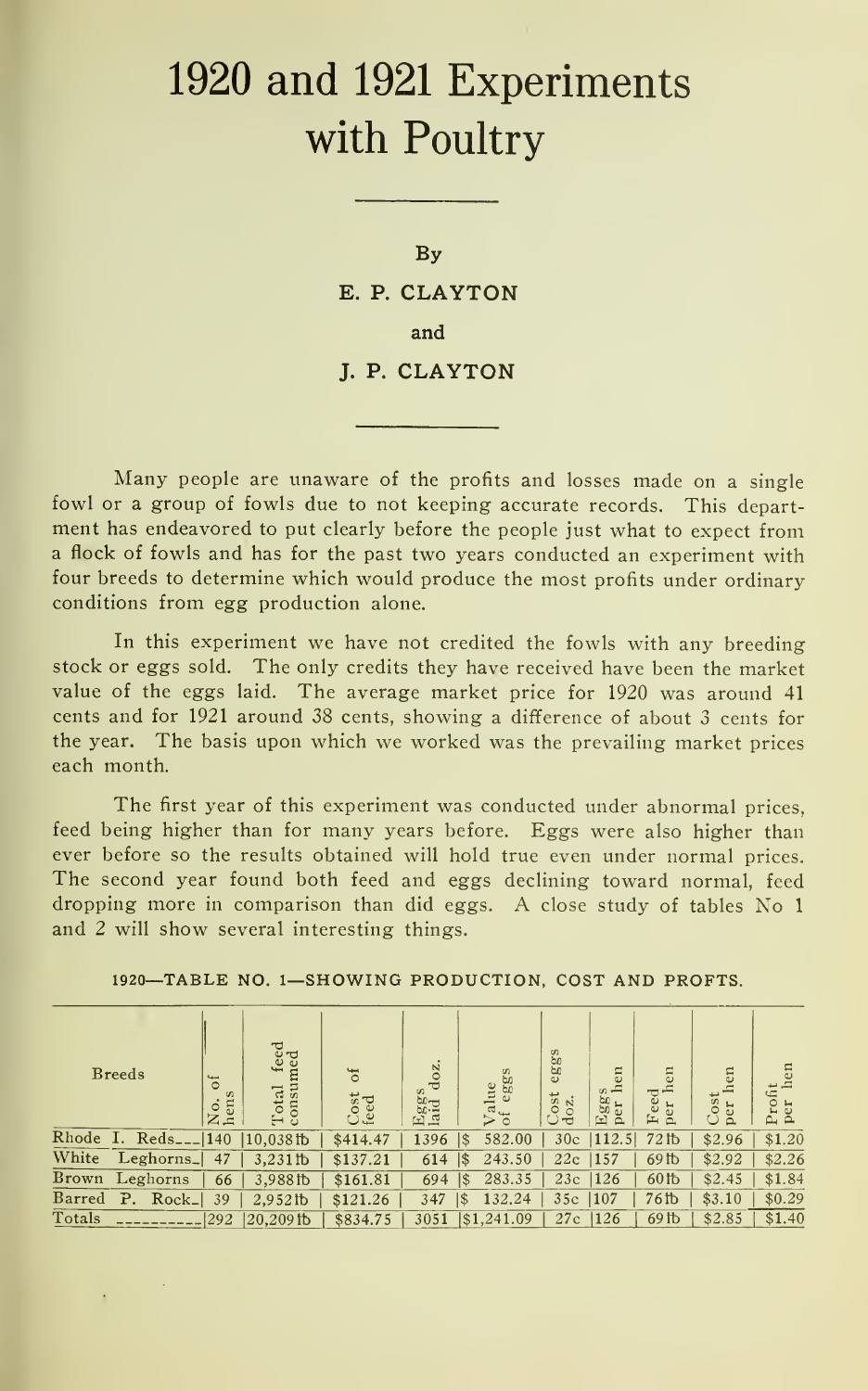| <b>Breeds</b>                | Number<br>hens | Total feed<br>consumed | Total milk<br>consumed | milk<br>feed<br>ð<br>$\frac{\text{Cost}}{\text{and}}$ | laid<br>s<br>Eggs<br>dozen: | 5<br>Value<br>eggs      | per<br>eggs<br>Cost<br>dozen | per<br>Eggs<br>hen | per<br><b>P</b> e<br>Fee <sup>l</sup> | per<br>$_{\rm{hen}}^{\rm{Cost}}$ | per<br>Profit<br>hen |
|------------------------------|----------------|------------------------|------------------------|-------------------------------------------------------|-----------------------------|-------------------------|------------------------------|--------------------|---------------------------------------|----------------------------------|----------------------|
| Rhode I.<br>Red<br>Pullets   | 87             | 6074fb                 | 5848fb                 | \$189.22                                              | 1065                        | 396.13<br>\$            | 17c                          | 149                | <b>69比</b>                            | \$2.12                           | \$2.33               |
| Rhode I. Red<br>Hens         | 95             | 6507 <sub>tb</sub>     | 5649协                  | \$200.82                                              | 891                         | 343.82<br>\$            | 23c                          | 123                | 71 <sub>1b</sub>                      | \$2.07                           | \$1.55               |
| White Leghorn<br>Hens        | 20             | 1281 <sub>th</sub>     | 1297tb                 | 38.57<br>\$                                           | 287                         | 98.33<br>$\mathfrak{L}$ | 13c                          | 163                | 63 <sub>Ib</sub>                      | \$1.82                           | \$2.80               |
| Brown Leghorn<br>Hens        | 40             | 2260tb                 | 2481fb                 | \$69.34                                               | 515                         | 184.72<br>\$            | 11c                          | 156                | 57 <sub>1b</sub>                      | \$1.68                           | \$3.15               |
| Brown Leghorn<br>Pullets     | 23             | 1219 <sub>th</sub>     | 975 <sub>tb</sub>      | \$37.18                                               | 263                         | 106.32<br>\$            | 14c                          | 142                | 55 <sub>Ib</sub>                      | \$1.59                           | \$2.73               |
| Barred Plymouth<br>Rock Hens | 18             | 1414th                 | 1384fb                 | \$47.24                                               | 160                         | 51.72<br>\$             | 30c                          | 104                | 73 <sub>1b</sub>                      | \$2.46                           | \$0.35               |
| Totals                       | 303            | 18755fb                | 17632tb                | \$582.37                                              | 3181                        | \$1,181.04              | 18 <sub>c</sub>              | 140                | 65 <sub>1b</sub>                      | \$1.95                           | \$2.15               |

1921—TABLE NO. 2—SHOWING PRODUCTION, COST AND PROFITS—<sup>1921</sup>

First compare the egg breeds. The White Leghorns ate an average of 69ft) of feed the first year, produced 157 eggs each with a profit per hen of \$2.26. The Brown Leghorns ate an average of 60th per hen of feed, produced 126 eggs per hen and made a profit of \$1.84 each.

The White Leghorns ate 63tb of feed the second year, laid 163 eggs each with a profit of \$2.80 per hen. The Brown Leghorns ate 57th of feed, laid 156 eggs with a net profit of \$3.15 each.

During the test the White Leghorn hens made a profit each month, reaching the maximum in January <sup>1921</sup> with <sup>a</sup> profit of 49 cents each. The Brown Leghorns also reached their maximum in January <sup>1921</sup> with 48.7 cents each but were losers in September and October 1920, losing 4 cents in September and 8 cents in October.

The White Leghorns made a profit of \$5.06 for the two years. During the two years each hen produced 25 dozen eggs and ate 132tb of feed. She produced over ten times her weight in eggs. The Brown Leghorns made \$4.99 profit in the two years, laid  $23\frac{1}{2}$  dozen eggs and ate 117fb of feed. She also produced about ten times her weight in eggs. It would be hard to choose between the Browns and Whites here as efficient egg producers. There is a dfference of only 7 cents in favor of the Whites during the past two years. The Whites led during 1920 and the Browns during 1921.

In comparing the Reds and the Rocks, the Reds are far in the lead. The Rocks produced almost as many eggs as did the Reds but they were produced during the spring and summer when prices were low and very few produced during the fall and winter when prices were high.

Table No. <sup>1</sup> shows us that the Reds laid 112.5 eggs, ate 72ft) of feed and made a profit of \$1.20 each during 1920. The Rocks ate 76th of feed, laid 107 eggs each with <sup>a</sup> profit of \$0.29 each. The Reds made <sup>a</sup> profit of \$1.55, ate 71th of feed and laid 123 eggs each during 1921. The Rocks ate 73th of feed,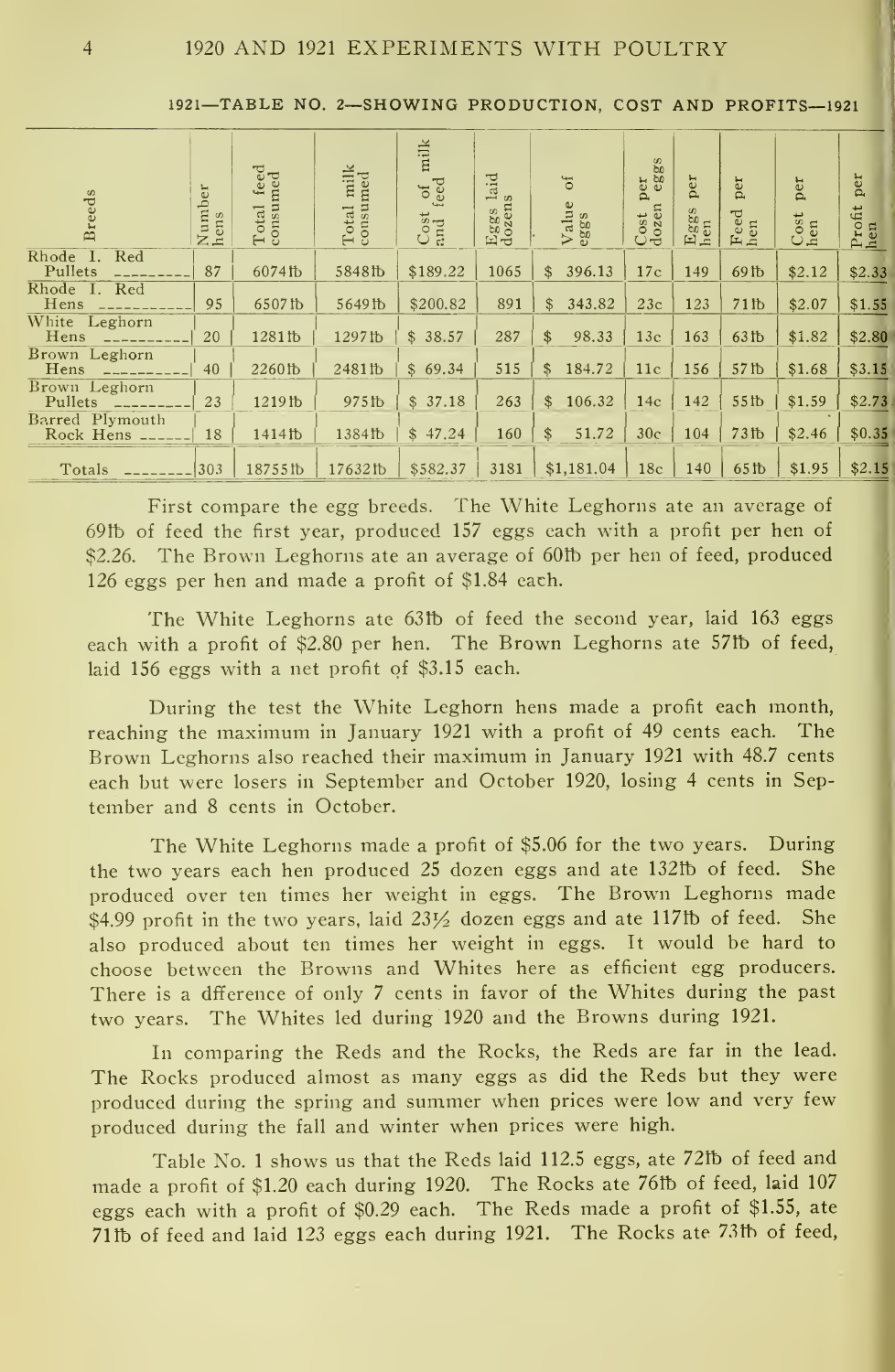laid 104 eggs each and made a profit of \$0.35 each in 1921. The Reds made <sup>a</sup> profit every month except September <sup>1920</sup> and lost less than <sup>1</sup> cent each that month. Their maximum was reached in January <sup>1921</sup> with <sup>a</sup> profit of <sup>24</sup> cents each. The Barred Rocks lost in eight months of the test. These months were August, September, October, November, and December <sup>1920</sup> and in September and October 1921. Their highest profit was reached in March 1921 with 21 cents each.

The Reds made \$2.75 profit during the two years. Each hen produced  $19\frac{1}{2}$  dozen eggs and ate 143tb of feed. Each hen produced five times her weight in eggs. The Rocks ate 149tb of feed and made \$0.64 profit while on test. They produced  $17\frac{1}{2}$  dozen eggs or four times their weight in eggs.

The Reds proved to be the best winter layers of the two general pur pose breeds on test. The Barred Plymouth Rocks produced almost as many eggs but they were produced in late winter, spring and summer. If broilers and roasters had been considered, no doubt the Rocks would have shown up better.

#### SKIM MILK FOR EGG PRODUCTION.

To determine the value of skim milk or buttermilk for laying hens, we used four pens of White Leghorn pullets of equal numbers (16 to the pen), and equal in production as well as could be judged. Each pen had a mixed grain twice per day and dry mash before them all the time.

Pen No. <sup>13</sup> was fed a mash composed of equal parts by weight of corn meal, wheat bran, wheat shorts, and cotton seed meal. Cotton seed meal being the protein for this pen.

Pen No. 14 had the same as <sup>13</sup> except beef scrap was substituted for cotton seed meal.

Pen No. 15 had the same as 13 and 14 except milk (all they could drink) was substituted for the protein.

Pen No. <sup>16</sup> was the same as 13, 14, and <sup>15</sup> except no protein was used. This was the check pen.

The results of this test are shown in table No. 3.

#### TABLE NO. 3—SHOWS THE COMPARISON BETWEEN COTTONSEED MEAL, BEEF SCRAPS AND SKIMMED MILK AS A PROTEIN FEED FOR CHICKENS. NOTE PEN NO. <sup>16</sup> WHICH DID NOT HAVE ANY PROTEIN IN THEIR FEED.

| Eggs<br>Eggs<br>Feed<br>ost<br>eggs<br>$\frac{\text{Cost}}{\text{doz}}$<br>$\frac{1}{102}$ |            |    | 6f | Total feed<br>consumed | ᆇ<br>Total mill | Total cost<br>of feed | laid | b<br>Value | per<br>eggs       | $\overline{\phantom{a}}$<br>$p$ e | Cost<br>en | Profit<br>per hen |
|--------------------------------------------------------------------------------------------|------------|----|----|------------------------|-----------------|-----------------------|------|------------|-------------------|-----------------------------------|------------|-------------------|
|                                                                                            | No.<br>Pen |    | 15 | 614 <sup>th</sup>      | $000$ tb        | \$14.59               |      | \$31.76    | 13.2c             | 88                                | \$0.97     | \$1.14            |
| hen<br>No<br>hen<br>per<br>110                                                             | No.<br>Pen |    | 16 | 649 lb                 | $000$ tb        | \$15.47               | 133  | \$38.97    | 11.6c             | 99                                |            |                   |
| \$1.47<br>\$0.96                                                                           | Pen<br>No. | 15 | 14 | 509 lb                 | $1524$ tb       | \$16.43               | 145  | \$42.54    | 11.3c             | 123                               | \$1.14     | \$1.86            |
|                                                                                            | No.<br>Pen | 16 | 16 | $510$ lb               | $000$ tb        | \$12.05               | 75   | \$21.74    | 29.0 <sub>c</sub> | 56                                | \$0.75     | \$0.60            |

NOTE—This experiment has been running for only eight months. It will be continued for several years and results given out from time to time.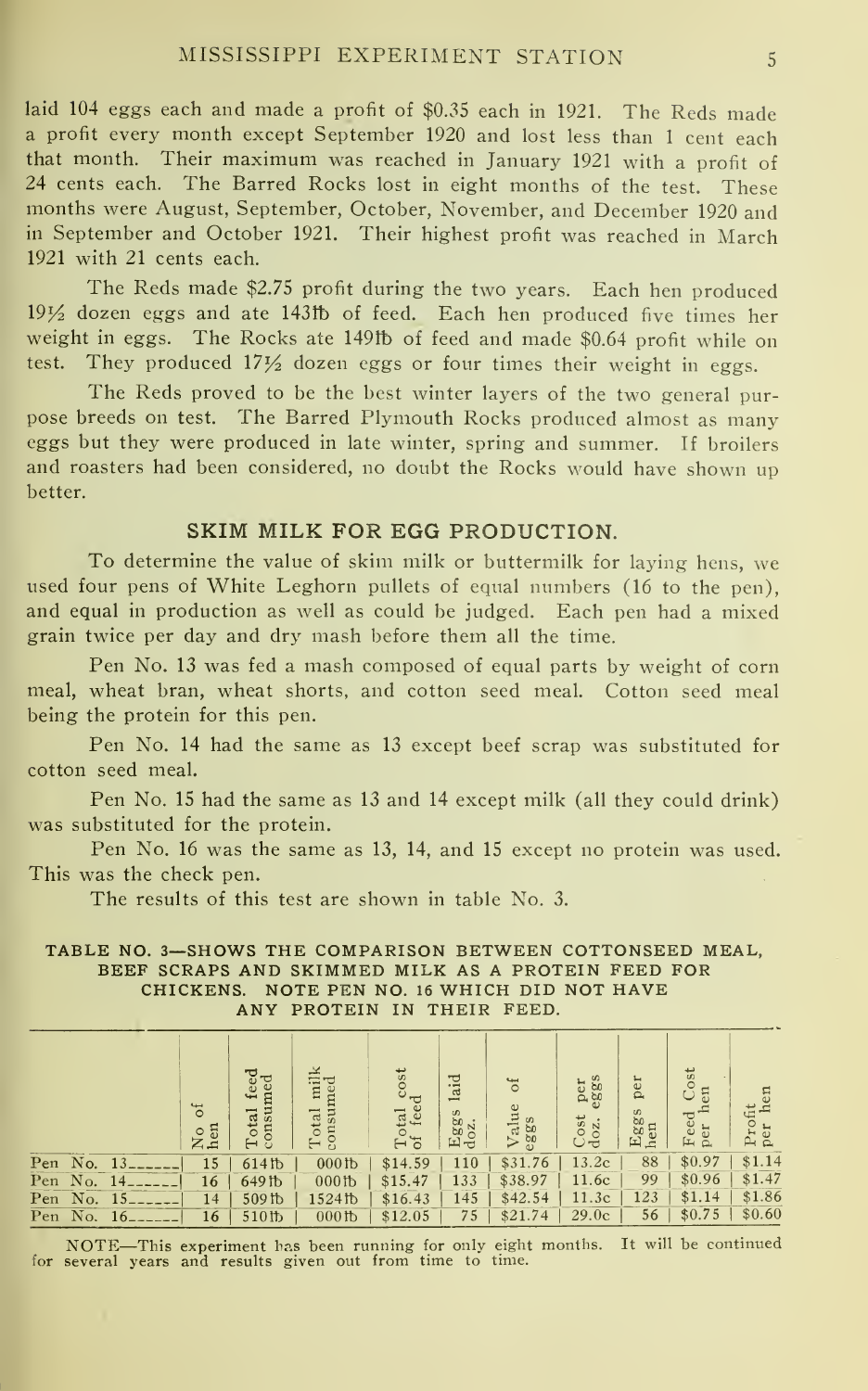Pen No. 13 consumed 88th of crude protein during the test, produced 110 dozen eggs worth \$31.76 and made a profit of \$1.14 each.

Pen No. 14 consumed 101tb of crude protein, produced 133 dozen eggs worth \$38.97 and made a profit of \$1.47 each.

Pen No. 15 consumed 103tb of crude protein, produced 145 dozen eggs worth \$42.54 and made a profit of \$1.86 each.

Pen No. 16 got no protein except what was in the regular ration. They ate only 57tb of crude protein, produced 75 dozen eggs worth \$21.74 and made a profit of 60 cents each.

From this test and others it is evident that plenty of protein is essential for maximum egg production and that milk isthe best form of protein.

#### SKIM MILK FOR GROWING CHICKS.

On May <sup>10</sup> we began <sup>a</sup> test with two lots of baby chicks, twenty-five to each lot. The first lot (the results of which are given in table No. 4) was fed a regular chick ration and in addition was given all the milk they would drink. The second lot (the results of which are given in table No. 5) was fed a regular chick ration, the same as was fed to lot No. <sup>1</sup> except that they received no milk.

When the chicks were one month old there was no difference in their weight, but at two months of age itwas found that lot No. <sup>1</sup> had gained 1.4tb while Lot No. 2 had gained only .9tb, Lot No. 1 gaining  $\frac{1}{2}$ tb more than Lot No. 2. There was a difference of <sup>11</sup> cents per bird profit, due to the skim milk.

At three months of age we find that there is nearly a pound difference between the two chicks. Lot No. <sup>1</sup> weighed 2.3tb while Lot No. 2 only weighed 1.51b. At five months we find that the skim milk bunch weighed 4.55tb each, have consumed 41 cents worth of feed each and made a profit of 65 cents per chick. The water bunch weighed 2.5ft) each, consumed 34 cents worth of feed each and made a profit of 26 cents per chick. There is a dif ference of 39 cents in favor of the skim milk. Considering that this difference is due to the skim milk, it would place a value of <sup>11</sup> cents per gallon on it when fed to young chicks.

A very interesting part of this experiment was the result obtained after the five months was up by taking half of the birds that had been getting milk and giving them water. We also took half of the birds that had been getting water and gave them milk. The lot that was changed from water to milk, we call No. <sup>3</sup> and the lot that was changed from milk to water we will cal! No. 4. This was continued for one month with the following results: Lot No. 1 gained one pound each per bird, Lot No. 2 gained  $\frac{1}{4}$  pound each per bird, Lot No. 3 gained one pound per bird, while Lot No. 4 gained less than  $\frac{1}{4}$  pound per bird.

This is conclusive evidence that skim milk is one of the best and cheapest feeds that we can feed to young chicks. You will notice how rapidly the birds began to gain as soon as changed from water to milk and how readily they stopped gaining when changed from skim milk to water.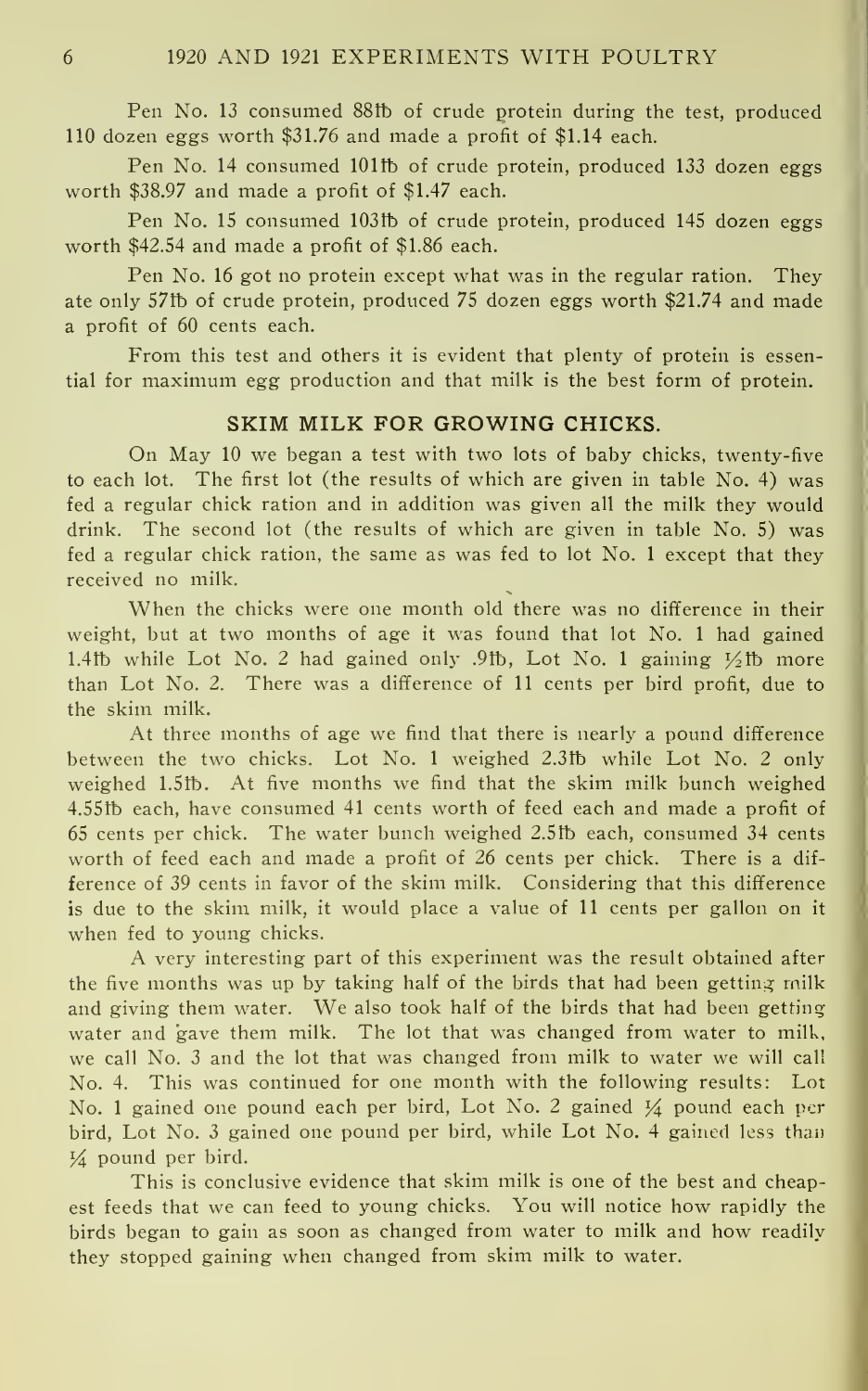

MILK FED VERSUS WATER FED.

Figure No. <sup>1</sup> gives a clear cut comparison of the relative sizes of the two birds. The largest, a milk fed cockerel, weighed  $6\frac{1}{2}$  pounds when 5 months old; the smaller, a water fed cockerel, weighed  $2\frac{1}{2}$  pounds when 5 months old. The pullets in Lot No. <sup>1</sup> began laying in December while the pullets in Lot No. 2 will not lay before February or March.